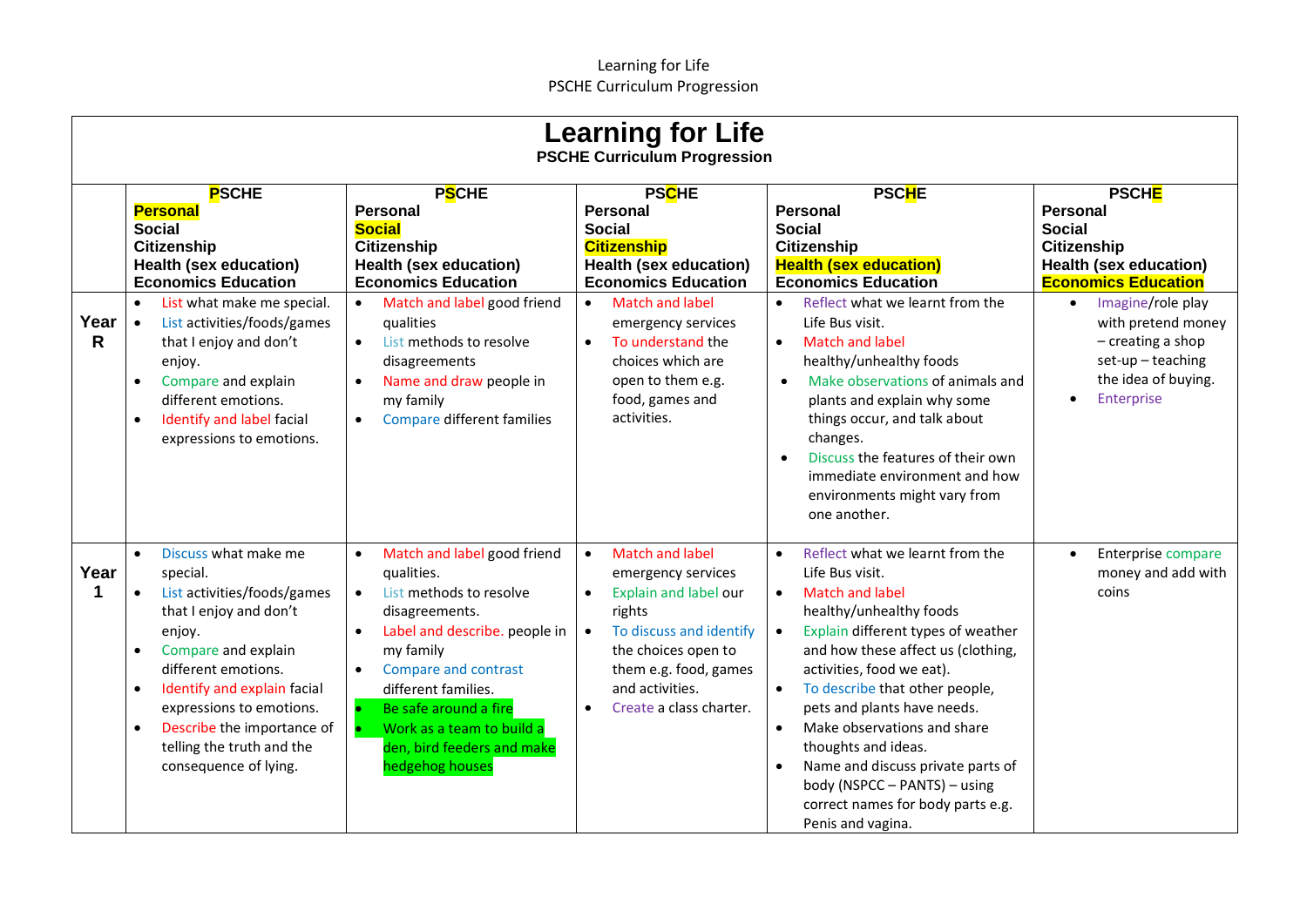|                      |                                                                                         |                                                                                                                                                                                                                                                                                                                                                                                                                                  |                                                                                                                                                                                                                                                                                                                                                                                                                                                                                                                                                                                                                                                                                                                                                                       | Learning for Life                                                                                                                                                                                                                                                                                                                                                         |                                                                                                                                                                                                                                                                                                                                                                                                                                                                                                                                                                                                                                                                                                                                                                                        |                                                                                                          |
|----------------------|-----------------------------------------------------------------------------------------|----------------------------------------------------------------------------------------------------------------------------------------------------------------------------------------------------------------------------------------------------------------------------------------------------------------------------------------------------------------------------------------------------------------------------------|-----------------------------------------------------------------------------------------------------------------------------------------------------------------------------------------------------------------------------------------------------------------------------------------------------------------------------------------------------------------------------------------------------------------------------------------------------------------------------------------------------------------------------------------------------------------------------------------------------------------------------------------------------------------------------------------------------------------------------------------------------------------------|---------------------------------------------------------------------------------------------------------------------------------------------------------------------------------------------------------------------------------------------------------------------------------------------------------------------------------------------------------------------------|----------------------------------------------------------------------------------------------------------------------------------------------------------------------------------------------------------------------------------------------------------------------------------------------------------------------------------------------------------------------------------------------------------------------------------------------------------------------------------------------------------------------------------------------------------------------------------------------------------------------------------------------------------------------------------------------------------------------------------------------------------------------------------------|----------------------------------------------------------------------------------------------------------|
| Year<br>$\mathbf{2}$ | $\bullet$<br>$\bullet$<br>$\bullet$<br>$\bullet$<br>$\bullet$<br>$\bullet$<br>$\bullet$ | Identify what make me<br>special.<br>Compare and explain<br>different emotions.<br>Identify and label facial<br>expressions to emotions.<br>Explain the importance of<br>telling the truth and the<br>consequence of lying.<br>Identify and label scenarios<br>of when to 'say no.'<br>Identify and label ideas of<br>wrong and right, good and<br>bad.<br>Identify and understand<br>when to keep a secret and<br>when to tell. | Compare good friend<br>$\bullet$<br>qualities<br>$\bullet$<br>Define peer pressure<br>Make connections with how<br>$\bullet$<br>my actions can affect others<br>Compare methods that can<br>$\bullet$<br>help resolve disagreements<br>Question the meaning of<br>$\bullet$<br>bullying<br>$\bullet$<br>Describe different family<br>types<br>Create a family tree<br>$\bullet$<br>Compare and contrast how<br>$\bullet$<br>my own life is different to<br>lives in the past.<br>Begin to recognise and<br>$\bullet$<br>explain that there are<br>reasons why people in the<br>past acted as they did.<br>Work as a team to build a<br>tower (Eiffel Tower)<br>Be safe around a fire<br>I can respect everything<br>around me - nature,<br>creatures and environment. | <b>PSCHE Curriculum Progression</b><br><b>Recall and describe</b><br>$\bullet$<br>emergency services<br>Explain what to do in a<br>$\bullet$<br>medical emergency<br>(call 999, find a trusted<br>adult)<br>Explain and label our<br>$\bullet$<br>rights<br>Create and discuss a<br>$\bullet$<br>class charter                                                            | Reflect what we learnt from the<br>$\bullet$<br>Life Bus visit.<br>Make observations and record<br>these pictorially; use these to<br>suggest answers to simple<br>questions.<br>Match offspring of animals to their<br>$\bullet$<br>parents and describe similarities<br>and differences between them. To<br>compare offspring to human life<br>cycle using correct terminology<br>from (NSPCC - PANTS) - using<br>correct names for body parts.<br>Explain the basic needs of animals,<br>$\bullet$<br>including humans, for survival<br>(water, food and air).<br>Apply learning of basic needs to<br>match animals to habitats that<br>would best suit their needs.<br>Compare different habitats and<br>homes for animals and humans<br>List healthy/unhealthy foods<br>$\bullet$ | Enterprise apply<br>knowledge of<br>pounds and pence.                                                    |
| Year<br>3            | $\bullet$<br>$\bullet$<br>$\bullet$                                                     | To describe positive things<br>about ourselves.<br>To name and describe<br>positive things about each<br>other.<br>Read and discuss a current<br>topic - turn taking,<br>respecting opinions and<br>conversation practise.                                                                                                                                                                                                       | Explain how my actions can<br>$\bullet$<br>affect others<br>Create a picture book about<br>$\bullet$<br>friendship for KS1 and<br>present it to them.<br>$\bullet$<br>Compare and contrast the<br>meaning of bullying and<br>being mean.<br><b>Recognising and make</b><br>$\bullet$<br>connections with peer<br>pressure<br>Describe different family<br>types                                                                                                                                                                                                                                                                                                                                                                                                       | <b>Explain and make</b><br>$\bullet$<br>connections with our<br>rights<br>Create a class charter.<br>$\bullet$<br><b>Explain and discuss</b><br>$\bullet$<br>what to do in a<br>medical emergency or<br>when in danger.<br>Reflect about what the<br>$\bullet$<br>impact can be after a<br>natural disaster.<br>Evaluate impact of<br>$\bullet$<br>deforestation. Predict | Reflect what we learnt from the<br>$\bullet$<br>Life Bus visit.<br>Ask and answer relevant<br>$\bullet$<br>questions, giving more than one<br>reason for their answers<br>Understanding the very basics of<br>$\bullet$<br>first aid - plaster, keeping clean,<br>cuts and bruises.<br>Understand and explain that<br>humans and animals get nutrition<br>from what they eat. Compare this<br>to healthy living and nutrition.                                                                                                                                                                                                                                                                                                                                                         | Enterprise<br>Identify reasons why<br>we would save<br>money.<br>Apply knowledge of<br>pounds and pence. |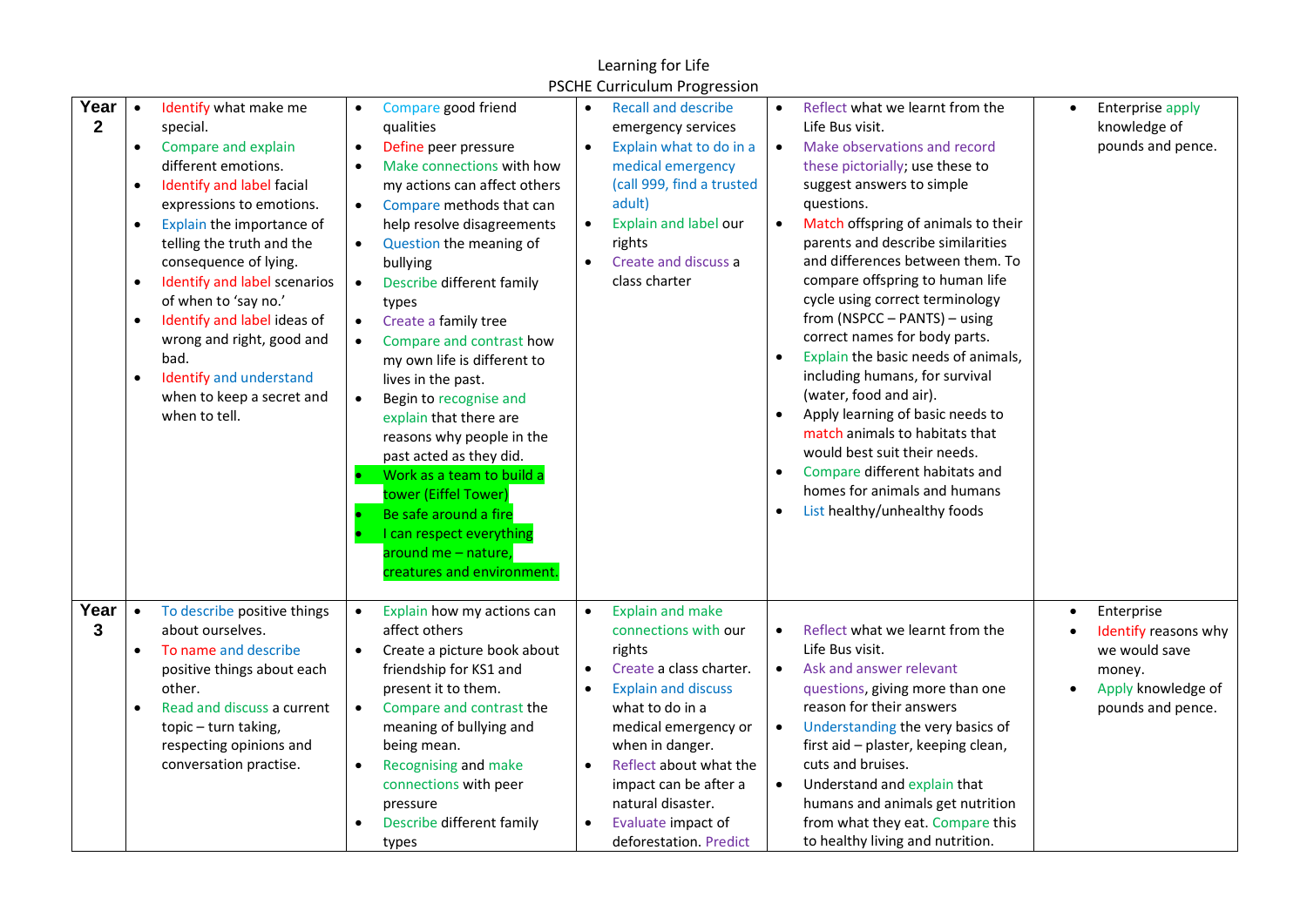## Learning for Life PSCHE Curriculum Progression

|           |                                                                                                                                                                                                                                                                                                                                                                                                                                                                                                                                                                                                   |                                                                                                                                                                                                                                                                                                                                                                                                                                                                                                                                         | TUCTLE CUTTICULUITI TURTCUSIOIT                                                                                                                                                                                                                                                                        |                                                                                                                                                                                                                                                                                                                                                                                                                                                                                                                                                                                                                                        |                                                                                                                                                                                  |
|-----------|---------------------------------------------------------------------------------------------------------------------------------------------------------------------------------------------------------------------------------------------------------------------------------------------------------------------------------------------------------------------------------------------------------------------------------------------------------------------------------------------------------------------------------------------------------------------------------------------------|-----------------------------------------------------------------------------------------------------------------------------------------------------------------------------------------------------------------------------------------------------------------------------------------------------------------------------------------------------------------------------------------------------------------------------------------------------------------------------------------------------------------------------------------|--------------------------------------------------------------------------------------------------------------------------------------------------------------------------------------------------------------------------------------------------------------------------------------------------------|----------------------------------------------------------------------------------------------------------------------------------------------------------------------------------------------------------------------------------------------------------------------------------------------------------------------------------------------------------------------------------------------------------------------------------------------------------------------------------------------------------------------------------------------------------------------------------------------------------------------------------------|----------------------------------------------------------------------------------------------------------------------------------------------------------------------------------|
|           |                                                                                                                                                                                                                                                                                                                                                                                                                                                                                                                                                                                                   | Apply our knowledge of<br>$\bullet$<br>different family types and<br>compare different families<br>within stories.<br>Identifying and describing<br>$\bullet$<br>the differences in faith<br>Understanding and<br>$\bullet$<br>celebrating diversity - Inside<br>Outside<br><b>Comparing gender</b><br>stereotypes.<br>Work as a team to make<br>tepees; a nest; bird boxes<br>etc.<br>Be safe around a fire.                                                                                                                           | future impact if<br>deforestation<br>continues at current<br>rate.                                                                                                                                                                                                                                     | Describe the human life cycle from<br>$\bullet$<br>birth to adult using correct<br>terminology from (NSPCC -<br>PANTS) - using correct names for<br>body parts.                                                                                                                                                                                                                                                                                                                                                                                                                                                                        |                                                                                                                                                                                  |
| Year<br>4 | Create a picture book<br>$\bullet$<br>about friendship for KS1<br>and present it to them.<br>Class debate around a<br>$\bullet$<br>current topic - turn taking,<br>respecting opinions and<br>conversation practise.<br>Discuss gender stereo<br>$\bullet$<br>typing.<br>Develop a positive<br>approach and self-<br>motivation towards<br>personal safety and risk-<br>taking.<br>Work as a team during<br>wide games and scavenger<br>hunts.<br>Cook safely on an open fire.<br>$\bullet$<br>Set adventurous targets<br>and develop self-<br>esteem/motivation during<br>a 2 night residential. | Create methods that can<br>$\bullet$<br>help resolve disagreements<br>Explain and justify how my<br>$\bullet$<br>actions can affect others.<br>Design methods that can<br>$\bullet$<br>help resolve disagreements<br>Argue the idea about<br>$\bullet$<br>bullying meaning the same<br>as being mean.<br>Make connections with peer<br>$\bullet$<br>pressure<br>I can identify and compare<br>some characteristic features<br>of different periods and the<br>beliefs and attitudes of<br>people living in societies<br>(stereotypical) | <b>Explain and make</b><br>$\bullet$<br>connections with our<br>rights<br>Create a class charter<br>$\bullet$<br>Compare and contrast<br>$\bullet$<br>rights respecting<br>around the world<br>Reflect and argue<br>about how Global<br>Warming is impacting<br>on the regions and<br>evaluate impact. | Reflect what we learnt from the<br>$\bullet$<br>Life Bus visit.<br>Ask and answer relevant<br>$\bullet$<br>questions, giving more than one<br>reason for their answers.<br>Discuss the basics of first aid.<br>Draw conclusions about what the<br>findings show and share these in<br>different ways<br>(orally/written/drawn).<br>Discuss how changes to habitats<br>$\bullet$<br>can impact living things (e.g.<br>deforestation, flooding etc.)<br>Identify the process of the human<br>life cycle and describe changes<br>from birth using correct<br>terminology from (NSPCC -<br>PANTS) - using correct names for<br>body parts. | Enterprise<br>Identify and explain<br>reasons why we<br>would save money.<br>Apply knowledge of<br>pounds and pence.<br>Describe the<br>definition of debt<br>(negative numbers) |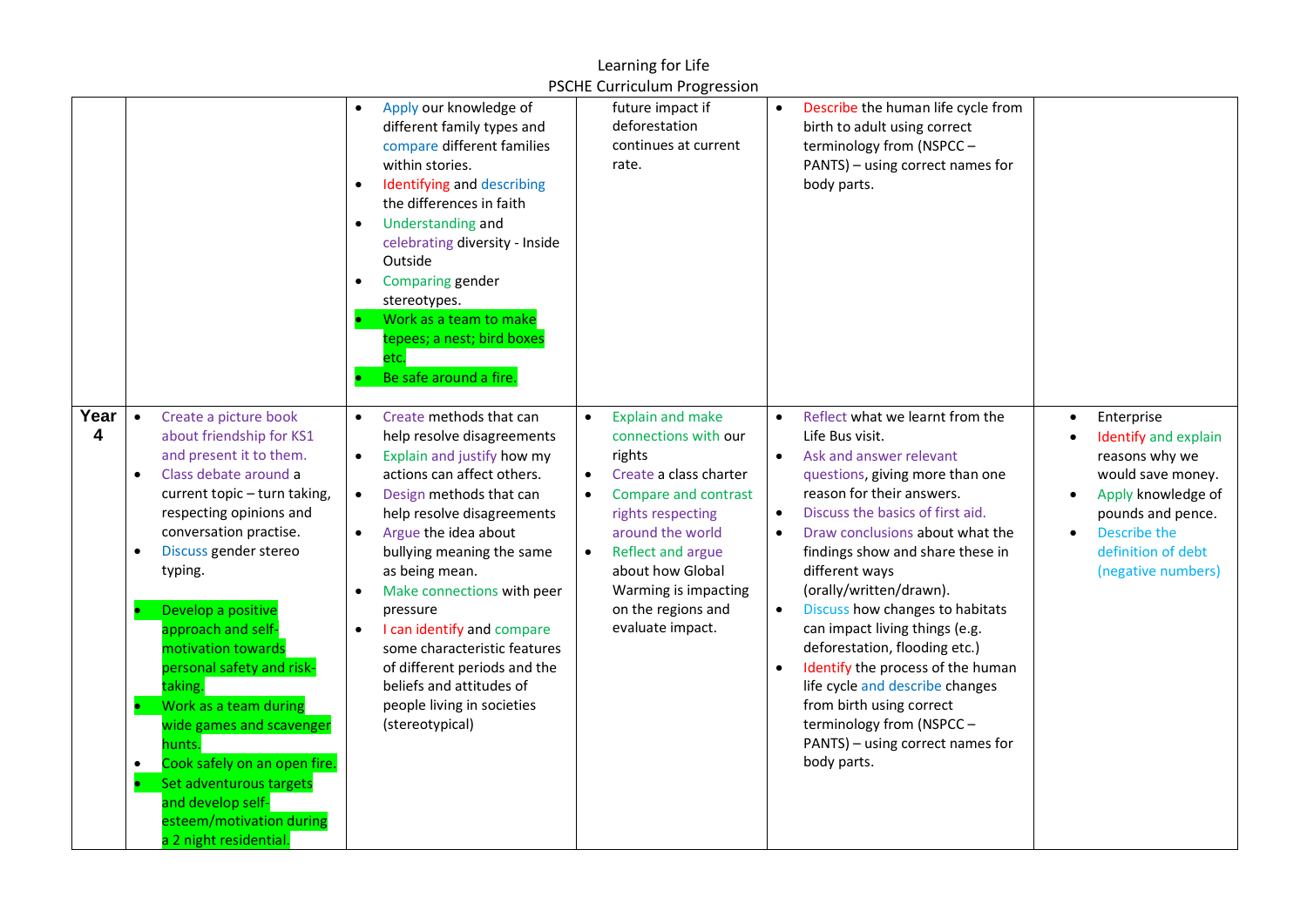|                                                                                         |                                                                                                                                                                                                                                                                                                                                                                                                                                                                                                                                                                                                                                                                                                                                                                                             |                                                                                                                                                                                                                                                                                                                                                                                                                                                                                                                                                                                                                                                                                                                                                                                                                      | Learning for Life                                                                                                                                                                                                                                                                                                                                                                                                                                                                                    |                                                                                                                                                                                                                                                                                                                                                                                                                                                                                                                                                                                                                                                                                                                                                                                                                                                                                                                                                                                                                                                                                 |                                                                                                                                                                                                                                                                                                                         |
|-----------------------------------------------------------------------------------------|---------------------------------------------------------------------------------------------------------------------------------------------------------------------------------------------------------------------------------------------------------------------------------------------------------------------------------------------------------------------------------------------------------------------------------------------------------------------------------------------------------------------------------------------------------------------------------------------------------------------------------------------------------------------------------------------------------------------------------------------------------------------------------------------|----------------------------------------------------------------------------------------------------------------------------------------------------------------------------------------------------------------------------------------------------------------------------------------------------------------------------------------------------------------------------------------------------------------------------------------------------------------------------------------------------------------------------------------------------------------------------------------------------------------------------------------------------------------------------------------------------------------------------------------------------------------------------------------------------------------------|------------------------------------------------------------------------------------------------------------------------------------------------------------------------------------------------------------------------------------------------------------------------------------------------------------------------------------------------------------------------------------------------------------------------------------------------------------------------------------------------------|---------------------------------------------------------------------------------------------------------------------------------------------------------------------------------------------------------------------------------------------------------------------------------------------------------------------------------------------------------------------------------------------------------------------------------------------------------------------------------------------------------------------------------------------------------------------------------------------------------------------------------------------------------------------------------------------------------------------------------------------------------------------------------------------------------------------------------------------------------------------------------------------------------------------------------------------------------------------------------------------------------------------------------------------------------------------------------|-------------------------------------------------------------------------------------------------------------------------------------------------------------------------------------------------------------------------------------------------------------------------------------------------------------------------|
|                                                                                         |                                                                                                                                                                                                                                                                                                                                                                                                                                                                                                                                                                                                                                                                                                                                                                                             |                                                                                                                                                                                                                                                                                                                                                                                                                                                                                                                                                                                                                                                                                                                                                                                                                      | <b>PSCHE Curriculum Progression</b>                                                                                                                                                                                                                                                                                                                                                                                                                                                                  |                                                                                                                                                                                                                                                                                                                                                                                                                                                                                                                                                                                                                                                                                                                                                                                                                                                                                                                                                                                                                                                                                 |                                                                                                                                                                                                                                                                                                                         |
| Year<br>$\bullet$<br>5<br>$\bullet$<br>$\bullet$<br>$\bullet$<br>$\bullet$<br>$\bullet$ | Argue around a current<br>topic - turn taking,<br>respecting opinions and<br>conversation practise.<br>To understand and discuss<br>bereavement.<br>To discuss and trial simple<br>self-care techniques:<br>breathing, colouring or<br>yoga.<br>Discuss and explain my<br>emotions and how they<br>might change during<br>puberty.<br>To understand that change<br>through puberty is<br>individual.<br>Wonder and question<br>about puberty and sexual<br>relationships.<br>Reflect on our<br>achievements during our<br>last residential and<br>challenge our self-<br>motivation towards risk-<br>taking.<br>Set targets of challenge on<br>a 2 night residential.<br>Lead a team and work in a<br>team during wide games<br>and scavenger hunts.<br>Build a fire and tent it<br>safely. | Improve a game and create<br>$\bullet$<br>new rules.<br>Explain and justify how my<br>$\bullet$<br>actions can affect others.<br><b>Reflect and discuss</b><br>$\bullet$<br>disagreements in order to<br>resolve them.<br>Compare and contrast<br>$\bullet$<br>'bullying' and 'being mean'.<br>To discuss how images in the<br>$\bullet$<br>media (and online) do not<br>always reflect reality and can<br>affect how people feel about<br>themselves.<br>Make connections with peer<br>$\bullet$<br>pressure.<br>I can use my knowledge to<br>describe and reflect upon<br>characteristic features of<br>past societies and to explain<br>changes within and across<br>periods.<br>Reason, compare and<br>$\bullet$<br>explain different people<br>living in societies<br>(understand the meaning of<br>stereotype) | <b>Explain and make</b><br>$\bullet$<br>connections with our<br>rights<br>Create a class charter<br>$\bullet$<br>Compare and contrast<br>$\bullet$<br>rights respecting<br>around the world<br>Compare and contrast<br>land use maps of<br>Africa or Asia from<br>past with the present,<br>focusing on land use.<br>Evaluate how land use<br>has changed.<br>Justify reasons for<br>fair/unfair distribution<br>of resources<br>(Fairtrade) and<br>theorise impact of<br>unfair trade on<br>humans. | Reflect what we learnt from<br>$\bullet$<br>the Life Bus visit.<br>Discuss and explain the basics<br>of first aid: when to<br>move/not to move, what to<br>do in an emergency, head<br>injury, how to help and the<br>purpose of a defibrillators.<br>Draw conclusions and<br>suggest explanations about<br>what the findings show and<br>share these in different ways<br>(orally/written/drawn).<br>Use scientific evidence to<br>support or refute ideas or<br>arguments.<br>Sequence and explain the life<br>$\bullet$<br>process of reproduction in<br>some plants and animals.<br>Understand and explain the<br>importance of hygiene -<br>teeth brushing, showering,<br>washing hands, changing<br>clothes etc.<br>Identify and correctly name<br>body parts when discussing<br>growth e.g. penis and vagina.<br>To know and explain effective<br>$\bullet$<br>methods for dealing with<br>menstruation and wet<br>dreams.<br>Sex education - to discuss,<br>compare and contrast how<br>male and female bodies<br>change and what to expect:<br>hormones, periods, male | Plan and design an<br>$\bullet$<br>enterprise project.<br>Reflect on our<br>$\bullet$<br>entrepreneurial<br>experience - what<br>went well? What<br>could we do better<br>next time?<br>Apply knowledge of<br>$\bullet$<br>pounds and pence.<br>Describing the<br>$\bullet$<br>definition of debt<br>(negative numbers) |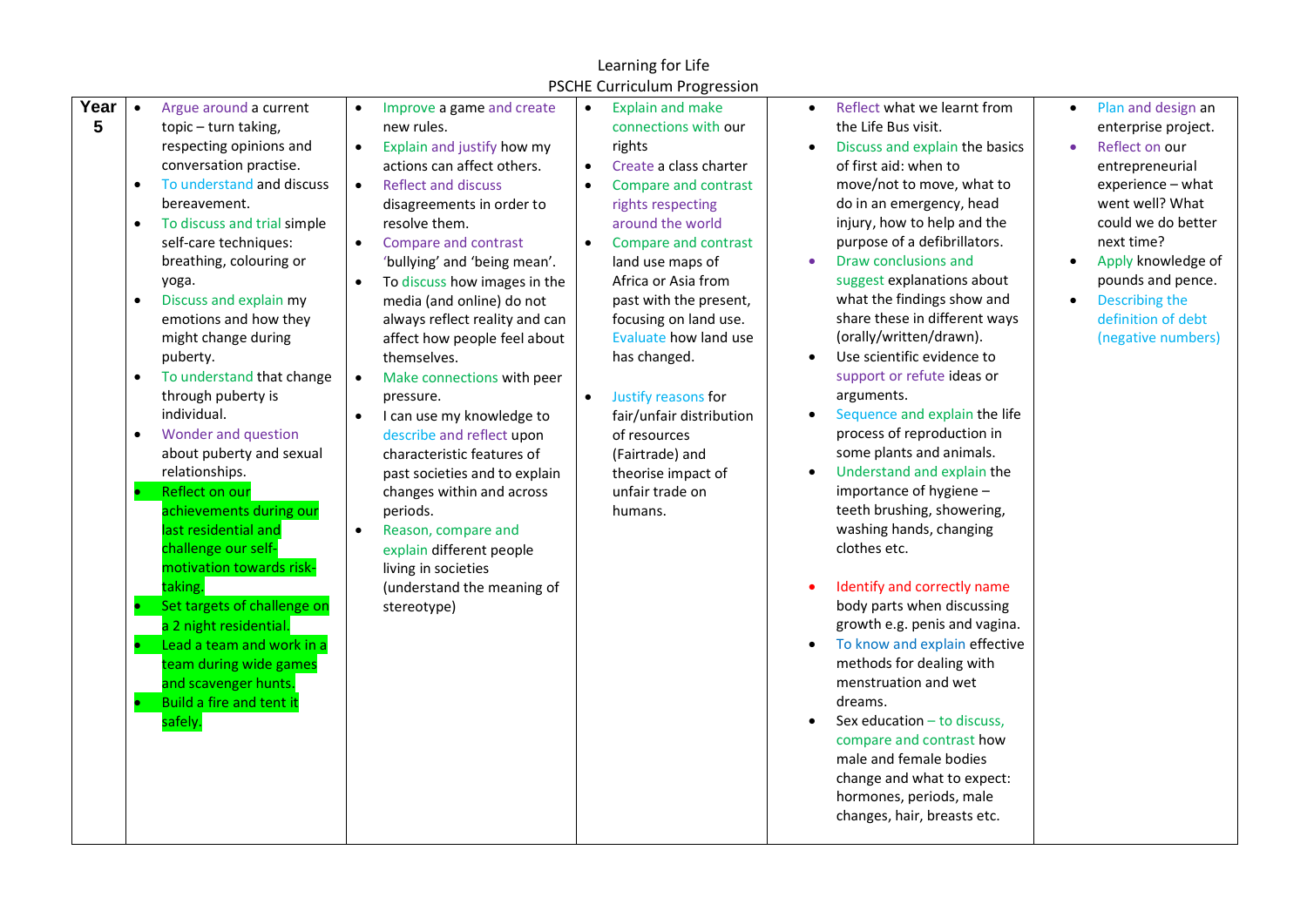|           |                                                                                         |                                                                                                                                                                                                                                                                                                                                                                                                                                                                                                                                                                                                                                                                                                                                                                                                                                      |                                                                                                                                                                                                                                                                                                                                                                                                                                                                                                                                                                                                                                                                                                                                                                                                     | Learning for Life                                                                                                                                                                                                                                                                                                                                                                                                     |                                                                                                                                                                                                                                                                                                                                                                                                                                                                                                                                                                                                                                                                                                                                                                                                                                                                                                                                                                                                                                                                                                                                                                                                                                                                                                                                                                                                                                                                                                                                                                                                                                   |
|-----------|-----------------------------------------------------------------------------------------|--------------------------------------------------------------------------------------------------------------------------------------------------------------------------------------------------------------------------------------------------------------------------------------------------------------------------------------------------------------------------------------------------------------------------------------------------------------------------------------------------------------------------------------------------------------------------------------------------------------------------------------------------------------------------------------------------------------------------------------------------------------------------------------------------------------------------------------|-----------------------------------------------------------------------------------------------------------------------------------------------------------------------------------------------------------------------------------------------------------------------------------------------------------------------------------------------------------------------------------------------------------------------------------------------------------------------------------------------------------------------------------------------------------------------------------------------------------------------------------------------------------------------------------------------------------------------------------------------------------------------------------------------------|-----------------------------------------------------------------------------------------------------------------------------------------------------------------------------------------------------------------------------------------------------------------------------------------------------------------------------------------------------------------------------------------------------------------------|-----------------------------------------------------------------------------------------------------------------------------------------------------------------------------------------------------------------------------------------------------------------------------------------------------------------------------------------------------------------------------------------------------------------------------------------------------------------------------------------------------------------------------------------------------------------------------------------------------------------------------------------------------------------------------------------------------------------------------------------------------------------------------------------------------------------------------------------------------------------------------------------------------------------------------------------------------------------------------------------------------------------------------------------------------------------------------------------------------------------------------------------------------------------------------------------------------------------------------------------------------------------------------------------------------------------------------------------------------------------------------------------------------------------------------------------------------------------------------------------------------------------------------------------------------------------------------------------------------------------------------------|
|           |                                                                                         |                                                                                                                                                                                                                                                                                                                                                                                                                                                                                                                                                                                                                                                                                                                                                                                                                                      |                                                                                                                                                                                                                                                                                                                                                                                                                                                                                                                                                                                                                                                                                                                                                                                                     | <b>PSCHE Curriculum Progression</b>                                                                                                                                                                                                                                                                                                                                                                                   |                                                                                                                                                                                                                                                                                                                                                                                                                                                                                                                                                                                                                                                                                                                                                                                                                                                                                                                                                                                                                                                                                                                                                                                                                                                                                                                                                                                                                                                                                                                                                                                                                                   |
| Year<br>6 | $\bullet$<br>$\bullet$<br>$\bullet$<br>$\bullet$<br>$\bullet$<br>$\bullet$<br>$\bullet$ | Argue around a current<br>topic - turn taking,<br>respecting opinions and<br>conversation practise.<br>Create a written report,<br>reflecting the argument,<br>including points for and<br>against.<br>To understand, discuss and<br>infer about bereavement.<br>To compare and reflect<br>after simple self-<br>care/dealing with stress<br>techniques. What is the<br>impact of relaxation?<br>Discuss and explain why my<br>emotions might change<br>during puberty.<br>Compare and contrast<br>puberty between girls and<br>boys.<br>Devise strategies for<br>managing these changes.<br><b>Explain what humans need</b><br>to survive.<br>Start a fire and cook safely<br>using foraged ingredients.<br>Take part in adventurous<br>outdoor activities;<br>challenging myself and<br>behaving safely during our<br>residential. | Plan and design your own<br>$\bullet$<br>team game and improve it<br>with peer feedback.<br>Explain and justify how my<br>$\bullet$<br>actions can affect others<br>after an incident.<br>$\bullet$<br>Design methods that can<br>help resolve disagreements.<br>Argue the idea about<br>$\bullet$<br>bullying meaning the same<br>as being mean.<br>To recognise and question<br>$\bullet$<br>how images in the media<br>(and online) do not always<br>reflect reality and can affect<br>how people feel about<br>themselves and make<br>connections with peer<br>pressure.<br>Question and wonder about<br>$\bullet$<br>an aspect of the past,<br>investigate independently<br>and present conclusions.<br>Creatively use and construct<br>$\bullet$<br>information from a variety of<br>sources. | Create a class charter<br>$\bullet$<br><b>Explain and make</b><br>$\bullet$<br>connections with our<br>rights<br>Compare and contrast<br>$\bullet$<br>rights respecting<br>around the world<br>Compare and contrast<br>$\bullet$<br>main environmental<br>regions, key physical<br>and human<br>characteristics, and<br>major cities.<br>Create an article and<br>$\bullet$<br>predict future changes<br>to land use. | Reflect what we learnt from the<br>Plan and design an<br>$\bullet$<br>$\bullet$<br>Life Bus visit.<br>enterprise project.<br>Discuss, explain and role-play the<br>Reflect on our<br>$\bullet$<br>$\bullet$<br>basics of first aid: when to<br>entrepreneurial<br>move/not to move, what to do in<br>experience - what<br>went well? What<br>an emergency, head injury, how to<br>help, the purpose of a<br>could we do better<br>defibrillators and how to<br>next time?<br>administer CPR.<br><b>Present our findings</b><br>Identify and name the main parts<br>to each other,<br>$\bullet$<br>of the human circulatory system,<br>another class or<br>and explain the functions of the<br>parents.<br>heart, blood vessels and blood.<br>Apply knowledge of<br>Describe, explain or argue the<br>pounds and pence<br>and make<br>impact of diet, exercise, drugs and<br>lifestyle on the way their bodies<br>connections with<br>function.<br>decimals.<br>Draw conclusions and<br>Describing the<br>$\bullet$<br>describe/explain about what the<br>definition of debt<br>findings show and share their<br>(negative numbers)<br>deductions in different ways<br>in relation to<br>(orally/written/drawn).<br>spending money.<br>Understand and explain how<br>$\bullet$<br>puberty can affect bodily hygiene<br>- teeth brushing, showering,<br>washing hands, changing dirty<br>clothes, using deodorant, hair etc.<br>Discuss strategies for keeping<br>physically and emotionally safe<br>(including cycle safety - the Bike-<br>ability Programme)<br>Define puberty (the changes that<br>$\bullet$<br>occur from 8-17) |
|           |                                                                                         |                                                                                                                                                                                                                                                                                                                                                                                                                                                                                                                                                                                                                                                                                                                                                                                                                                      |                                                                                                                                                                                                                                                                                                                                                                                                                                                                                                                                                                                                                                                                                                                                                                                                     |                                                                                                                                                                                                                                                                                                                                                                                                                       | To recap and explain effective<br>methods for dealing with<br>menstruation and wet dreams.<br>Sex education - to recap and<br>discuss how our bodies change                                                                                                                                                                                                                                                                                                                                                                                                                                                                                                                                                                                                                                                                                                                                                                                                                                                                                                                                                                                                                                                                                                                                                                                                                                                                                                                                                                                                                                                                       |